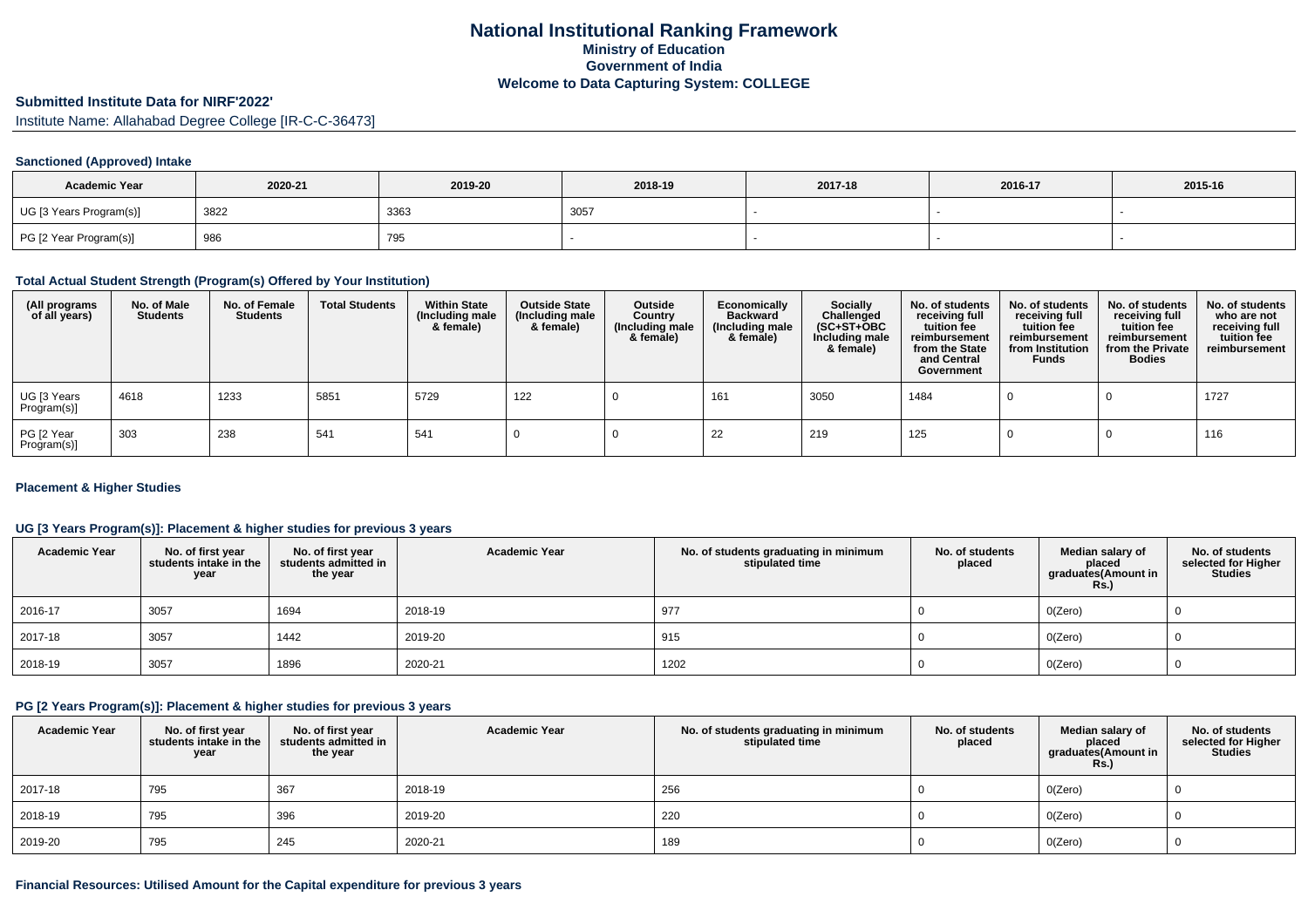| <b>Academic Year</b>                                                                                 | 2020-21                                                 | 2019-20                                                             | 2018-19                                   |  |  |  |  |  |  |  |
|------------------------------------------------------------------------------------------------------|---------------------------------------------------------|---------------------------------------------------------------------|-------------------------------------------|--|--|--|--|--|--|--|
|                                                                                                      | <b>Utilised Amount</b>                                  | <b>Utilised Amount</b>                                              | <b>Utilised Amount</b>                    |  |  |  |  |  |  |  |
| Annual Capital Expenditure on Academic Activities and Resources (excluding expenditure on buildings) |                                                         |                                                                     |                                           |  |  |  |  |  |  |  |
| Library                                                                                              | 243710 (Two Lac Forty Three Thousand Seven Hundred Ten) | 587381 (Five Lac Eighty Seven Thousand Three Hundred<br>Eighty One) | 1000917 (Ten Lac Nine Hundred Seventeen)  |  |  |  |  |  |  |  |
| New Equipment for Laboratories                                                                       | 0 (Zero)                                                | 426004 (Four Lac Twenty Six Thousand Four)                          | 442804 (Four Lac Forty Two Thousand Four) |  |  |  |  |  |  |  |
| Other expenditure on creation of Capital Assets (excluding<br>expenditure on Land and Building)      | 0 (Zero)                                                | 0 (Zero)                                                            | 0 (Zero)                                  |  |  |  |  |  |  |  |

# **Financial Resources: Utilised Amount for the Operational expenditure for previous 3 years**

| <b>Academic Year</b>                                                                                                                                                                            | 2020-21                                                                    | 2019-20                                                                          | 2018-19                                                                                    |  |  |  |  |  |  |
|-------------------------------------------------------------------------------------------------------------------------------------------------------------------------------------------------|----------------------------------------------------------------------------|----------------------------------------------------------------------------------|--------------------------------------------------------------------------------------------|--|--|--|--|--|--|
|                                                                                                                                                                                                 | <b>Utilised Amount</b>                                                     | <b>Utilised Amount</b>                                                           | <b>Utilised Amount</b>                                                                     |  |  |  |  |  |  |
| <b>Annual Operational Expenditure</b>                                                                                                                                                           |                                                                            |                                                                                  |                                                                                            |  |  |  |  |  |  |
| Salaries (Teaching and Non Teaching staff)                                                                                                                                                      | 130509541 (Thirteen Core Five Lac Nine Thousand Five<br>Hundred Forty One) | 134290930 (Thirteen Core Forty Two Lac Ninety Thousand<br>Nine Hundred Thirty)   | 155372443 (Fifteen Core Fifty Three Lac Seventy Two<br>Thousand Four Hundred Fourty Three) |  |  |  |  |  |  |
| Maintenance of Academic Infrastructure or consumables and<br>other running expenditures (excluding maintenance of hostels<br>and allied services, rent of the building, depreciation cost, etc) | 390919 (Three lac ninety thousand nine hundred nineteen)                   | 12866815 (One Core Twenty Eight Lac Sixty Six Thousand<br>Eight Hundred Fifteen) | 14877379 (One Core Forty Eight Lac Seventy Seven<br>Thousand Three Hundred Seventy Nine)   |  |  |  |  |  |  |
| Seminars/Conferences/Workshops                                                                                                                                                                  | 0 (Zero)                                                                   | 0 (Zero)                                                                         | 0 (Zero)                                                                                   |  |  |  |  |  |  |

## **PCS Facilities: Facilities of physically challenged students**

| 1. Do your institution buildings have Lifts/Ramps?                                                                                                         | Yes, more than 60% of the buildings |
|------------------------------------------------------------------------------------------------------------------------------------------------------------|-------------------------------------|
| 2. Do your institution have provision for walking aids, including wheelchairs and transportation from one building to another for<br>handicapped students? | Yes                                 |
| 3. Do your institution buildings have specially designed toilets for handicapped students?                                                                 | Not available                       |

# **Faculty Details**

| Srno | Name                                | Age | Designation         | Gender | Qualification | <b>Experience (In</b><br>Months) | <b>Currently working</b><br>with institution? | <b>Joining Date</b> | <b>Leaving Date</b>      | <b>Association type</b> |
|------|-------------------------------------|-----|---------------------|--------|---------------|----------------------------------|-----------------------------------------------|---------------------|--------------------------|-------------------------|
|      | <b>SINGH RAVI</b><br>PRATAP         | 57  | Associate Professor | Male   | Ph.D          | 299                              | Yes                                           | 14-08-1996          | $\overline{\phantom{a}}$ | Regular                 |
| 2    | <b>DAS</b><br>PURUSHOTTAM           | 64  | Associate Professor | Male   | Ph.D          | 520                              | Yes                                           | 07-04-1978          | $\overline{\phantom{a}}$ | Regular                 |
| 3    | PATHAK RAM<br><b>MURTI</b>          | 64  | Associate Professor | Male   | Ph.D          | 486                              | Yes                                           | 13-01-1981          | $\overline{\phantom{a}}$ | Regular                 |
|      | MUKHERJEE JAYA                      | 55  | Associate Professor | Female | Ph.D          | 238                              | Yes                                           | 25-09-2001          | $\sim$                   | Regular                 |
|      | TIWARI DAYA<br><b>SHANKAR</b>       | 60  | Associate Professor | Male   | Ph.D          | 349                              | Yes                                           | 23-06-1992          | $\sim$                   | Regular                 |
| 6    | <b>DWIVEDI</b><br><b>JAGDISHWAR</b> | 64  | Associate Professor | Male   | Ph.D          | 281                              | Yes                                           | 06-03-1998          | $\overline{\phantom{a}}$ | Regular                 |
|      | JAIN NALIN KUMAR                    | 65  | Associate Professor | Male   | Ph.D          | 484                              | Yes                                           | 23-03-1981          | $\sim$                   | Regular                 |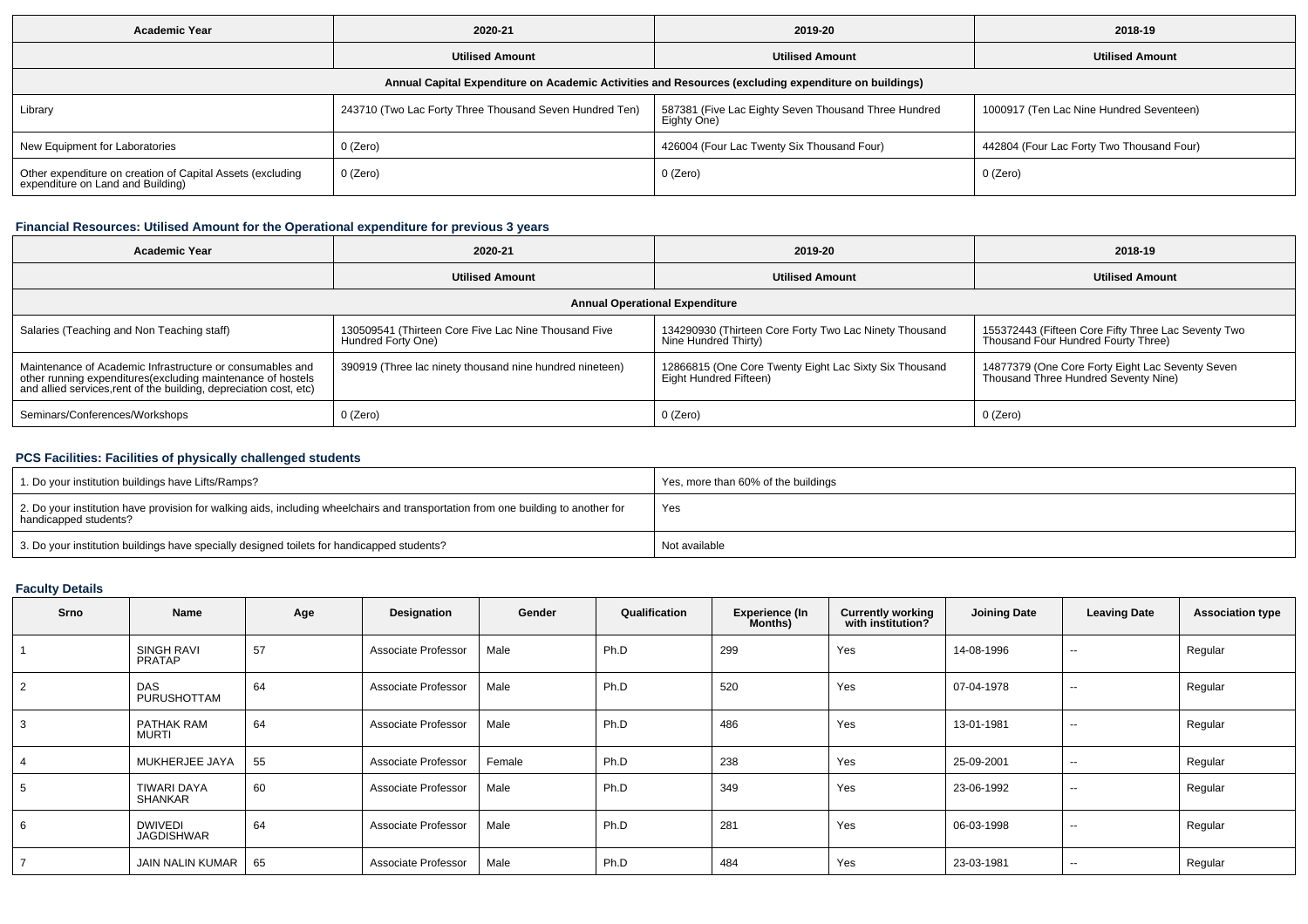| 8  | <b>BAJPAI</b><br><b>NARENDRA</b>        | 56 | Associate Professor                                 | Male   | M.A        | 281 | Yes | 06-03-1998 | --                       | Regular |
|----|-----------------------------------------|----|-----------------------------------------------------|--------|------------|-----|-----|------------|--------------------------|---------|
| 9  | <b>SINGH SUSHMA</b>                     | 64 | Associate Professor                                 | Female | Ph.D       | 295 | Yes | 28-12-1996 | $\sim$                   | Regular |
| 10 | SINGH SHYAM<br><b>KUMAR</b>             | 51 | Associate Professor                                 | Male   | Ph.D       | 256 | Yes | 03-04-2000 | --                       | Regular |
| 11 | JHA YOGA NAND                           | 65 | Associate Professor                                 | Male   | Ph.D       | 516 | Yes | 05-04-1978 | $\overline{a}$           | Regular |
| 12 | TIWARI TANOOJA                          | 57 | Associate Professor                                 | Female | Ph.D       | 366 | Yes | 14-01-1991 | $\overline{\phantom{a}}$ | Regular |
| 13 | AGARWAL<br><b>NANDITA</b>               | 57 | Associate Professor                                 | Female | Ph.D       | 281 | Yes | 06-03-1998 | --                       | Regular |
| 14 | <b>DWIVEDI GIRISH</b><br><b>CHANDRA</b> | 59 | Associate Professor                                 | Male   | Ph.D       | 349 | Yes | 23-06-1991 | --                       | Regular |
| 15 | <b>SINGH ATUL</b><br><b>KUMAR</b>       | 56 | Dean / Principal /<br>Director / Vice<br>Chancellor | Male   | Ph.D       | 343 | Yes | 05-01-1993 | --                       | Regular |
| 16 | <b>VIBHAKER</b>                         | 62 | Associate Professor                                 | Male   | Ph.D       | 486 | Yes | 13-01-1981 | $\overline{\phantom{a}}$ | Regular |
| 17 | <b>AGARWAL NAVIN</b><br><b>CHANDRA</b>  | 65 | Associate Professor                                 | Male   | Ph.D       | 490 | Yes | 06-10-1980 | --                       | Regular |
| 18 | PATHAK ANJANA                           | 51 | Associate Professor                                 | Female | Ph.D       | 259 | Yes | 16-12-1999 | $\overline{\phantom{a}}$ | Regular |
| 19 | <b>MALTI KUMARI</b>                     | 49 | Associate Professor                                 | Female | Ph.D       | 237 | Yes | 09-10-2001 | $\sim$                   | Regular |
| 20 | <b>DINESH KUMAR</b>                     | 58 | Associate Professor                                 | Male   | Ph.D       | 388 | Yes | 06-04-1989 | $\sim$                   | Regular |
| 21 | ANJALI                                  | 65 | Associate Professor                                 | Female | Ph.D       | 516 | Yes | 22-07-1978 | $\sim$                   | Regular |
| 22 | <b>ANAND KUMAR</b>                      | 46 | Associate Professor                                 | Male   | Ph.D       | 243 | Yes | 25-04-2001 | $\overline{a}$           | Regular |
| 23 | YADAV BHEEMA<br>PRASAD                  | 58 | Associate Professor                                 | Male   | Ph.D       | 270 | Yes | 09-01-1999 | --                       | Regular |
| 24 | <b>TRIPATHI SUNIL</b><br><b>KUMAR</b>   | 60 | Associate Professor                                 | Male   | Ph.D       | 312 | Yes | 17-07-1995 | --                       | Regular |
| 25 | <b>MISHRA ARVIND</b>                    | 55 | Associate Professor                                 | Male   | Ph.D       | 267 | Yes | 04-05-1999 | --                       | Regular |
| 26 | <b>SINGH MARTAND</b>                    | 54 | Associate Professor                                 | Male   | Ph.D       | 202 | Yes | 09-09-2004 | --                       | Regular |
| 27 | TIWARI KAMLA<br><b>KANT</b>             | 62 | Associate Professor                                 | Male   | Ph.D       | 281 | Yes | 06-03-1998 | Ξ.                       | Regular |
| 28 | SINGH SHRI<br><b>PRAKASH</b>            | 59 | Associate Professor                                 | Male   | Ph.D       | 260 | Yes | 05-11-1999 | $\sim$                   | Regular |
| 29 | <b>TANDON SUMITA</b>                    | 62 | Associate Professor                                 | Female | <b>NET</b> | 282 | Yes | 08-01-1998 |                          | Regular |
| 30 | SINGH GIRISH<br><b>CHANDRA</b>          | 57 | Associate Professor                                 | Male   | Ph.D       | 266 | Yes | 18-05-1999 | $\overline{\phantom{a}}$ | Regular |
| 31 | SINGH SANJAY<br><b>KUMAR</b>            | 53 | Associate Professor                                 | Male   | Ph.D       | 256 | Yes | 03-04-2000 | $\overline{\phantom{a}}$ | Regular |
| 32 | SHARMA INDU                             | 44 | Associate Professor                                 | Female | Ph.D       | 238 | Yes | 07-09-2001 | $\sim$                   | Regular |
| 33 | <b>TRIPATHI</b><br>RAJENDRA KUMAR       | 59 | Associate Professor                                 | Male   | Ph.D       | 327 | Yes | 09-04-1994 | $\overline{\phantom{a}}$ | Regular |
| 34 | <b>GOYAL INDU</b>                       | 61 | <b>Assistant Professor</b>                          | Female | Ph.D       | 295 | Yes | 09-12-1996 | $\sim$                   | Regular |